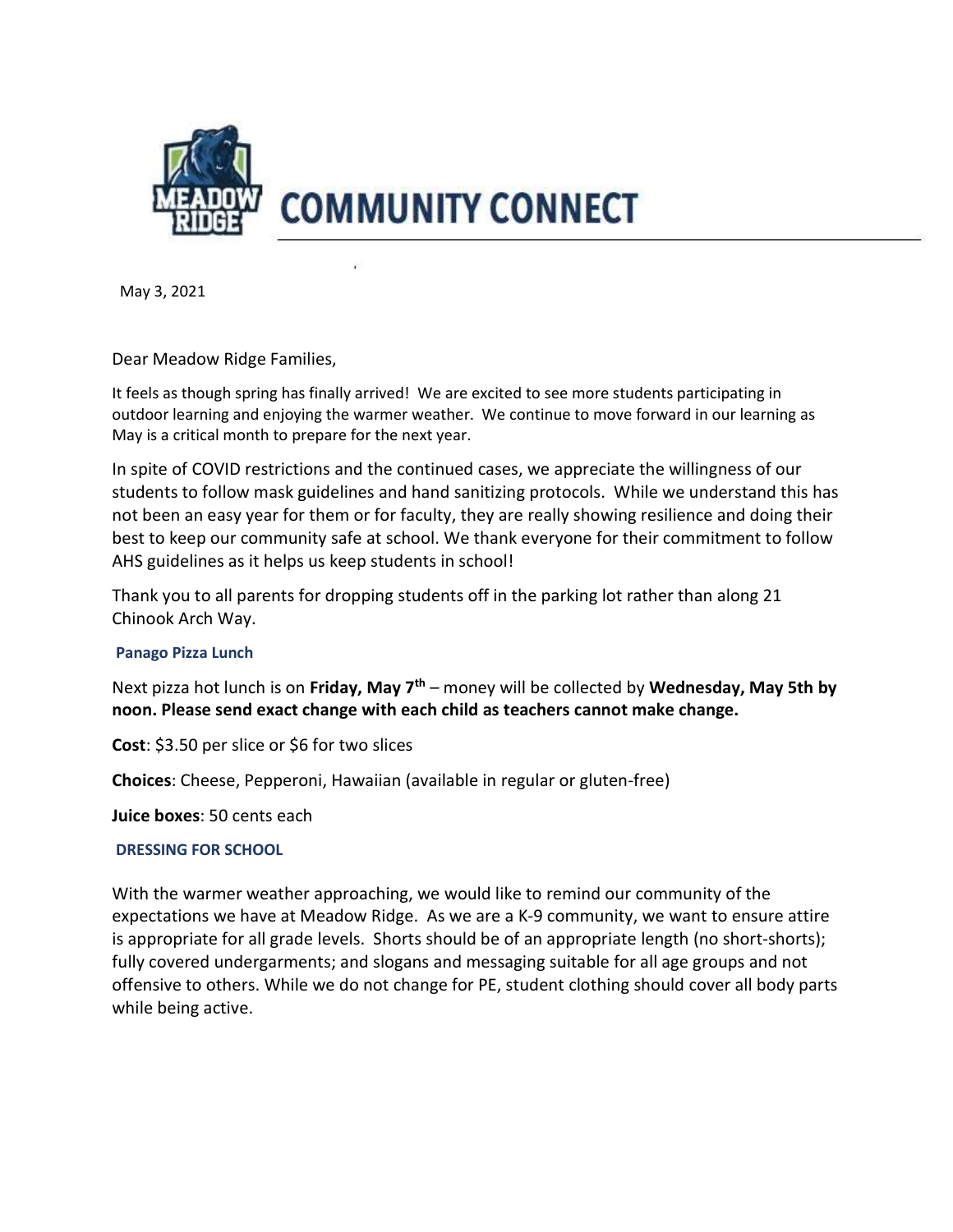### MOVING OUT OF OUR BOUNDARIES?

If your family is moving out of the boundaries of Meadow Ridge, please let the office know. We automatically transfer your child's registration to that neighborhood school at the end of the year. Unfortunately, we are not able to keep students who move out of our boundary due to our already large classes sizes as well as limited learning spaces. We also need to ensure our enrolment does not negatively affect that of the other schools in Okotoks. If you have any questions, please contact the office.

# 2020/2021 YEARBOOK

The online ordering system for 20/21 yearbooks is now up and running! The web address to place your order is ybpay.lifetouch.ca and the school ID code is 13959721.

### CLASS PLACEMENTS

It is the professional responsibility of administrators and teachers to create class configurations each year that balance students' needs and available resources. When making decisions for class placement, a great deal of time and thought is spent creating classes where students will successfully learn together. In order to create balanced, equitable and productive classroom environments, we take into account many considerations. As we begin to plan for next year, please be aware of our class placement policy which you can find here:

# https://meadowridge.fsd38.ab.ca/Class%20Placement.php .

Deadline for submissions is Monday, May 31st. While we consider all reasons, there may be a larger context at play and we may not be able to grant all requests.

### MCMAN FAMILY RESOURCE NETWORK

Check out the May workshops being offered by the McMan Family Resource Network:

McMann-Wellness Week.pdf

McMann-Teen Skill Building.pdf

McMann-Skills for Anger for Youth.pdf

### IMPORTANT DATES

Wednesday, May  $5<sup>th</sup>$  – Hats On For Mental Health (wear your hat to school)

Wednesday, May  $5<sup>th</sup>$  – Picture Day for Kindergarten